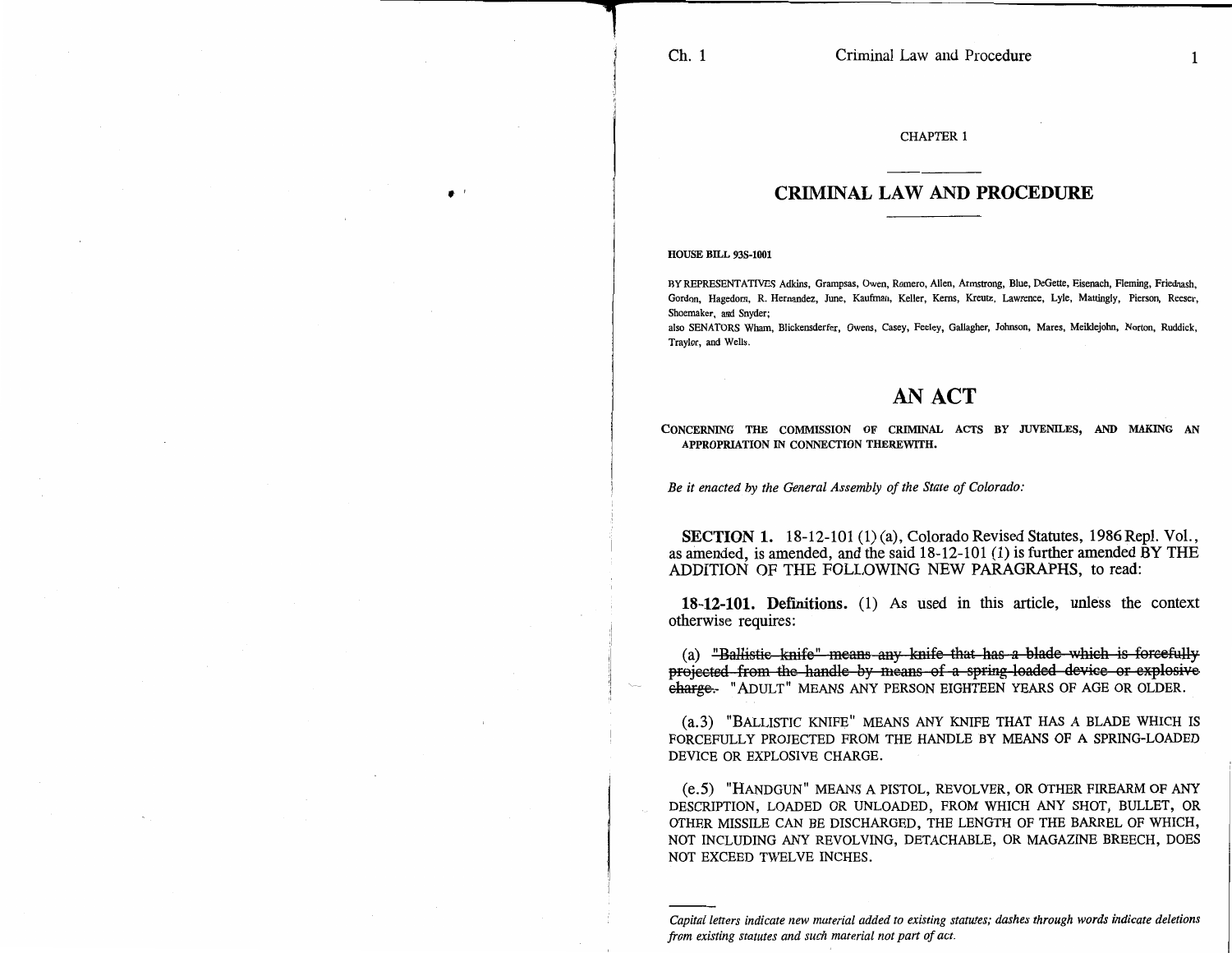**SECTION 2.** Article 12 of title 18, Colorado Revised Statutes, 1986 Repl. Vol., as amended, is amended BY THE ADDITION OF THE FOLLOWING NEW SECTIONS to read:

**18-12-108.5. Possession of handguns by juveniles - prohibited - exceptions - penalty.** (1) (a) EXCEPT AS PROVIDED IN THIS SECTION, IT IS UNLAWFUL FOR ANY PERSON WHO HAS NOT ATTAINED THE AGE OF EIGHTEEN YEARS KNOWINGLY TO HAVE ANY HANDGUN IN SUCH PERSON'S POSSESSION.

(b) ANY PERSON POSSESSING ANY HANDGUN IN VIOLATION OF PARAGRAPH (a) OF THIS SUBSECTION (1) COMMITS THE OFFENSE OF ILLEGAL POSSESSION OF A HANDGUN BY A JUVENILE.

(c) (I) ILLEGAL POSSESSION OF A HANDGUN BY A JUVENILE IS A CLASS 2 MISDEMEANOR.

(II) FOR ANY SECOND OR SUBSEQUENT OFFENSE, ILLEGAL POSSESSION OF A HANDGUN BY A JUVENILE IS A CLASS 5 FELONY.

(d) ANY PERSON UNDER THE AGE OF EIGHTEEN YEARS WHO IS TAKEN INTO CUSTODY BY A LAW ENFORCEMENT OFFICER FOR AN OFFENSE PURSUANT TO THIS SECTION SHALL BE TAKEN INTO TEMPORARY CUSTODY IN THE MANNER DESCRIBED IN PART 2 OF ARTICLE 2 OF TITLE 19, C.R.S.

(2) THIS SECTION SHALL NOT APPLY TO:

(a) ANY PERSON UNDER THE AGE OF EIGHTEEN YEARS WHO IS:

(I) IN ATTENDANCE AT A HUNTER'S SAFETY COURSE OR A FIREARMS SAFETY COURSE; OR

(II) ENGAGING IN PRACTICE IN THE USE OF A FIREARM OR TARGET SHOOTING AT AN ESTABLISHED RANGE AUTHORIZED BY THE GOVERNING BODY OF THE JURISDICTION IN WHICH SUCH RANGE IS LOCATED OR ANY OTHER AREA WHERE THE DISCHARGE OF A FIREARM IS NOT PROHIBITED; OR

(III) ENGAGING IN AN ORGANIZED COMPETITION INVOLVING THE USE OF A FIREARM, OR PARTICIPATING IN OR PRACTICING FOR A PERFORMANCE BY AN ORGANIZED GROUP UNDER 501 (c) (3) AS DETERMINED BY THE FEDERAL INTERNAL REVENUE SERVICE WHICH USES FIREARMS AS A PART OF SUCH PERFORMANCE; OR

(IV) HUNTING OR TRAPPING PURSUANT TO A VALID LICENSE ISSUED TO SUCH PERSON PURSUANT TO ARTICLE 4 OF TITLE 33, C.R.S.; OR

(V) TRAVELING WITH ANY HANDGUN IN SUCH PERSON'S POSSESSION BEING UNLOADED TO OR FROM ANY ACTIVITY DESCRIBED IN SUBPARAGRAPH (I), **(II), (III),** OR (IV) OF THIS PARAGRAPH (a).

(b) ANY PERSON UNDER THE AGE OF EIGHTEEN YEARS WHO IS ON REAL PROPERTY UNDER THE CONTROL OF SUCH PERSON'S PARENT, LEGAL GUARDIAN, OR GRANDPARENT AND WHO HAS THE PERMISSION OF SUCH PERSON'S PARENT OR LEGAL GUARDIAN TO POSSESS A HANDGUN;

(c) ANY PERSON UNDER THE AGE OF EIGHTEEN YEARS WHO IS AT SUCH PERSON'S RESIDENCE AND WHO, WITH THE PERMISSION OF SUCH PERSON'S PARENT OR LEGAL GUARDIAN, POSSESSES A HANDGUN FOR THE PURPOSE OF EXERCISING THE RIGHTS CONTAINED IN SECTION 18-1-704 OR SECTION 18-1-704.5.

(3) FOR THE PURPOSES OF SUBSECTION (2) OF THIS SECTION, A HANDGUN IS "LOADED" IF:

(a) THERE IS A CARTRIDGE IN THE CHAMBER OF THE HANDGUN; OR

(b) THERE IS A CARTRIDGE IN THE CYLINDER OF THE HANDGUN, IF THE HANDGUN IS A REVOLVER; OR

(c) THE HANDGUN, AND THE AMMUNITION FOR SUCH HANDGUN, ARE CARRIED ON THE PERSON OF A PERSON UNDER THE AGE OF EIGHTEEN YEARS OR ARE IN SUCH CLOSE PROXIMITY TO SUCH PERSON THAT SUCH PERSON COULD READILY GAIN ACCESS TO THE HANDGUN AND THE AMMUNITION AND LOAD THE HANDGUN.

(4) FOR THE PURPOSES OF DETERMINING THE NECESSITY OF CONSTRUCTING ADDITIONAL FACILITIES, AND THE NECESSARY CAPACITY OF SUCH FACILITIES, THE JUDICIAL DEPARTMENT SHALL REPORT TO THE GENERAL ASSEMBLY ON OR BEFORE JANUARY 15, 1994, REGARDING THE NUMBER OF PERSONS CHARGED IN JUVENILE COURT WITH THE COMMISSION OF THE OFFENSE CREATED IN THIS SECTION, THE NUMBER OF PERSONS ADJUDICATED A JUVENILE DELINQUENT FOR THE COMMISSION OF THE OFFENSE CREATED IN THIS SECTION, THE DISPOSITION OF SUCH CASES, AND ANY OTHER INFORMATION DEEMED RELEVANT BY THE JUDICIAL DEPARTMENT REGARDING THE ENFORCEMENT OF THIS SECTION. THE JUDICIAL DEPARTMENT SHALL REPORT THE SAME INFORMATION TO THE GENERAL ASSEMBLY ON OR BEFORE FEBRUARY 15, 1994, MARCH 15, 1994, AND ON THE FIFTEENTH DAY OF THE MONTH EVERY THREE MONTHS THEREAFTER.

**18-12-108.7. Unlawfully providing or permitting a juvenile to possess a**  handgun - penalty. (1) (a) ANY PERSON WHO INTENTIONALLY, KNOWINGLY, OR RECKLESSLY PROVIDES A HANDGUN WITH OR WITHOUT REMUNERATION TO ANY PERSON UNDER THE AGE OF EIGHTEEN YEARS IN VIOLATION OF SECTION 18-12-108.5, OR ANY PARENT OR LEGAL GUARDIAN OF A PERSON UNDER EIGHTEEN YEARS OF AGE WHO KNOWS OF SUCH JUVENILE'S CONDUCT WHICH VIOLATES SECTION 18-12-108.5 AND FAILS TO MAKE REASONABLE EFFORTS TO PREVENT SUCH VIOLATION, COMMITS THE CRIME OF UNLAWFULLY PROVIDING OR PERMITTING A JUVENILE TO POSSESS A HANDGUN.

(b) UNLAWFULLY PROVIDING OR PERMITTING A JUVENILE TO POSSESS A HANDGUN IN VIOLATION OF THIS SUBSECTION (1) IS A CLASS 4 FELONY.